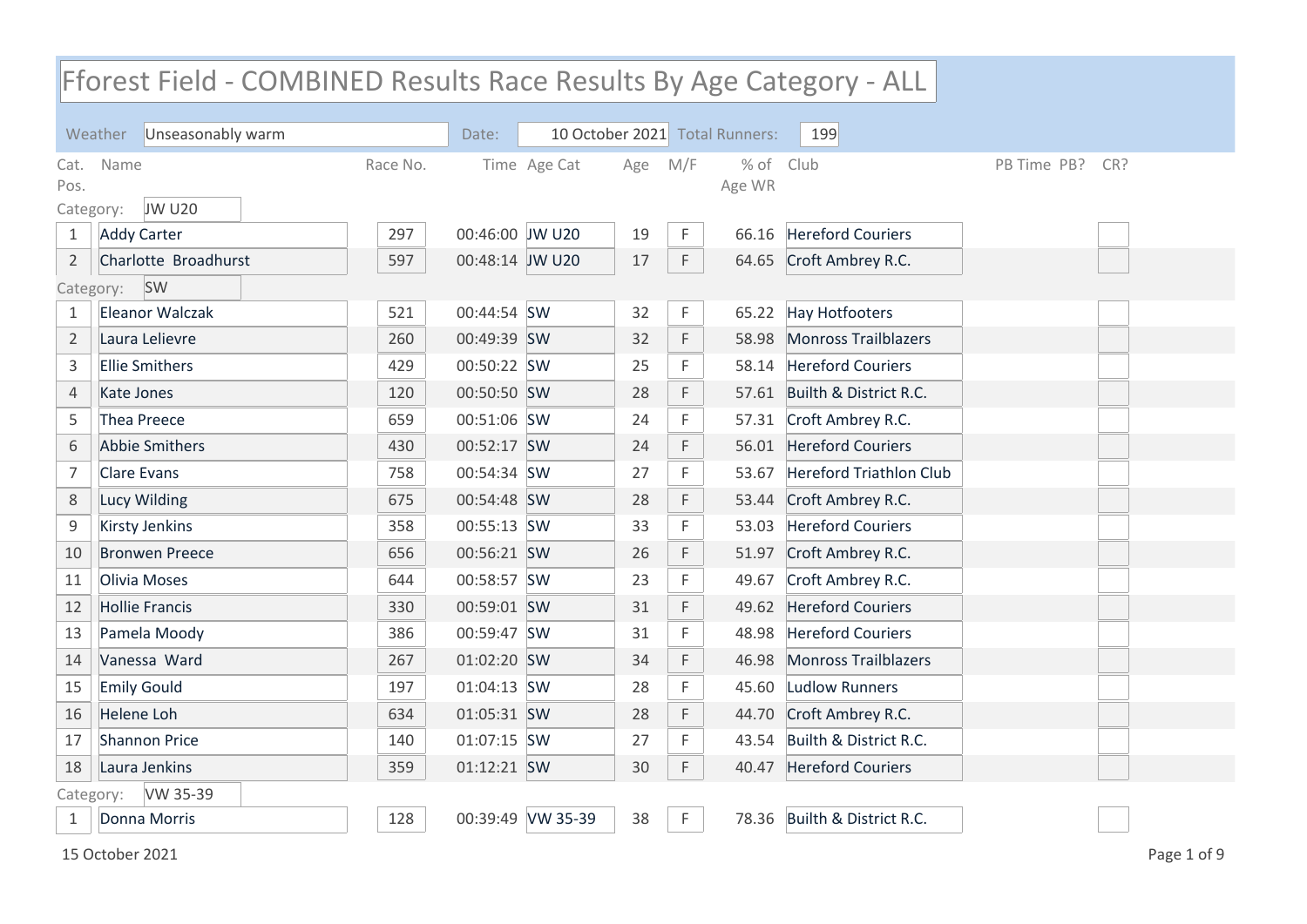| Cat.           | Name                   | Race No. | Time Age Cat      | Age | M/F | % of Club |                                | PB Time PB? | CR? |
|----------------|------------------------|----------|-------------------|-----|-----|-----------|--------------------------------|-------------|-----|
| Pos.           |                        |          |                   |     |     | Age WR    |                                |             |     |
| $\overline{2}$ | Emma Matthews          | 125      | 00:45:20 VW 35-39 | 36  | F   |           | 68.35 Builth & District R.C.   |             |     |
| $\mathsf 3$    | <b>Kelly Bowen</b>     | 596      | 00:47:37 VW 35-39 | 36  | F   | 65.07     | Croft Ambrey R.C.              |             |     |
| $\sqrt{4}$     | Amy Smith              | 427      | 00:50:07 VW 35-39 | 38  | F   | 62.25     | <b>Hereford Couriers</b>       |             |     |
| 5              | Lisa Boucher           | 81       | 00:51:05 VW 35-39 | 36  | F   | 60.65     | Builth & District R.C.         |             |     |
| 6              | Phoebe Nash            | 212      | 00:59:26 VW 35-39 | 35  | F   | 51.96     | <b>Ludlow Runners</b>          |             |     |
| $\overline{7}$ | Hayley Colebatch       | 599      | 01:05:43 VW 35-39 | 37  | F.  | 47.30     | Croft Ambrey R.C.              |             |     |
| 8              | <b>Avril Hardwick</b>  | 109      | 01:11:31 VW 35-39 | 38  | F.  |           | 43.63 Builth & District R.C.   |             |     |
|                | VW 40-44<br>Category:  |          |                   |     |     |           |                                |             |     |
| 1              | <b>Clare Mallender</b> | 375      | 00:47:38 VW 40-44 | 44  | F   | 67.84     | <b>Hereford Couriers</b>       |             |     |
| $\overline{2}$ | Joanne Tilby           | 670      | 00:50:43 VW 40-44 | 40  | F   |           | 61.98 Croft Ambrey R.C.        |             |     |
| $\overline{3}$ | Emma Stewardson        | 225      | 00:53:10 VW 40-44 | 43  | F   | 60.38     | Ludlow Runners                 |             |     |
| $\overline{4}$ | Susannah Kirk          | 548      | 00:53:31 VW 40-44 | 44  | F   | 60.39     | Ledbury & District Harrie      |             |     |
| 5              | <b>Kate Morris</b>     | 388      | 00:53:46 VW 40-44 | 40  | F   | 58.46     | <b>Hereford Couriers</b>       |             |     |
| 6              | Tanya Bassi            | 759      | 00:56:32 VW 40-44 | 44  | F   | 57.16     | <b>Hereford Triathlon Club</b> |             |     |
| $\overline{7}$ | Lucia Demkova          | 246      | 00:57:12 VW 40-44 | 40  | F   | 54.95     | Monross Trailblazers           |             |     |
| 8              | Anna Georgiou          | 104      | 00:58:04 VW 40-44 | 42  | F   | 54.88     | Builth & District R.C.         |             |     |
| $\mathsf 9$    | <b>Louise Reeves</b>   | 661      | 01:01:00 VW 40-44 | 44  | F   |           | 52.98 Croft Ambrey R.C.        |             |     |
| 10             | Sally Yapp             | 684      | 01:01:11 VW 40-44 | 42  | F   | 52.08     | Croft Ambrey R.C.              |             |     |
| 11             | Emma Murphy            | 741      | 01:01:56 VW 40-44 | 43  | F   | 51.83     | <b>Hereford Triathlon Club</b> |             |     |
| 12             | Izzy Watts             | 166      | 01:02:05 VW 40-44 | 43  | F   | 51.70     | Builth & District R.C.         |             |     |
| 13             | Gemma Davies           | 604      | 01:08:23 VW 40-44 | 40  | F   | 45.97     | Croft Ambrey R.C.              |             |     |
| 14             | Anna Preece-Williams   | 401      | 01:26:22 VW 40-44 | 42  | F   | 36.90     | <b>Hereford Couriers</b>       |             |     |
|                | VW 45-49<br>Category:  |          |                   |     |     |           |                                |             |     |
| 1              | Joanne Rees            | 147      | 00:45:15 VW 45-49 | 47  | F   | 74.18     | Builth & District R.C.         |             |     |
| $\overline{2}$ | Laura Tootell          | 65       | 00:47:10 VW 45-49 | 45  | F   | 69.05     | <b>Wye Valley Runners</b>      |             |     |
| 3              | Jenny Farrow           | 102      | 00:49:31 VW 45-49 | 45  | F   | 65.77     | Builth & District R.C.         |             |     |
| $\overline{4}$ | Nicola Emerson         | 739      | 00:51:04 VW 45-49 | 45  | F   | 63.77     | <b>Hereford Triathlon Club</b> |             |     |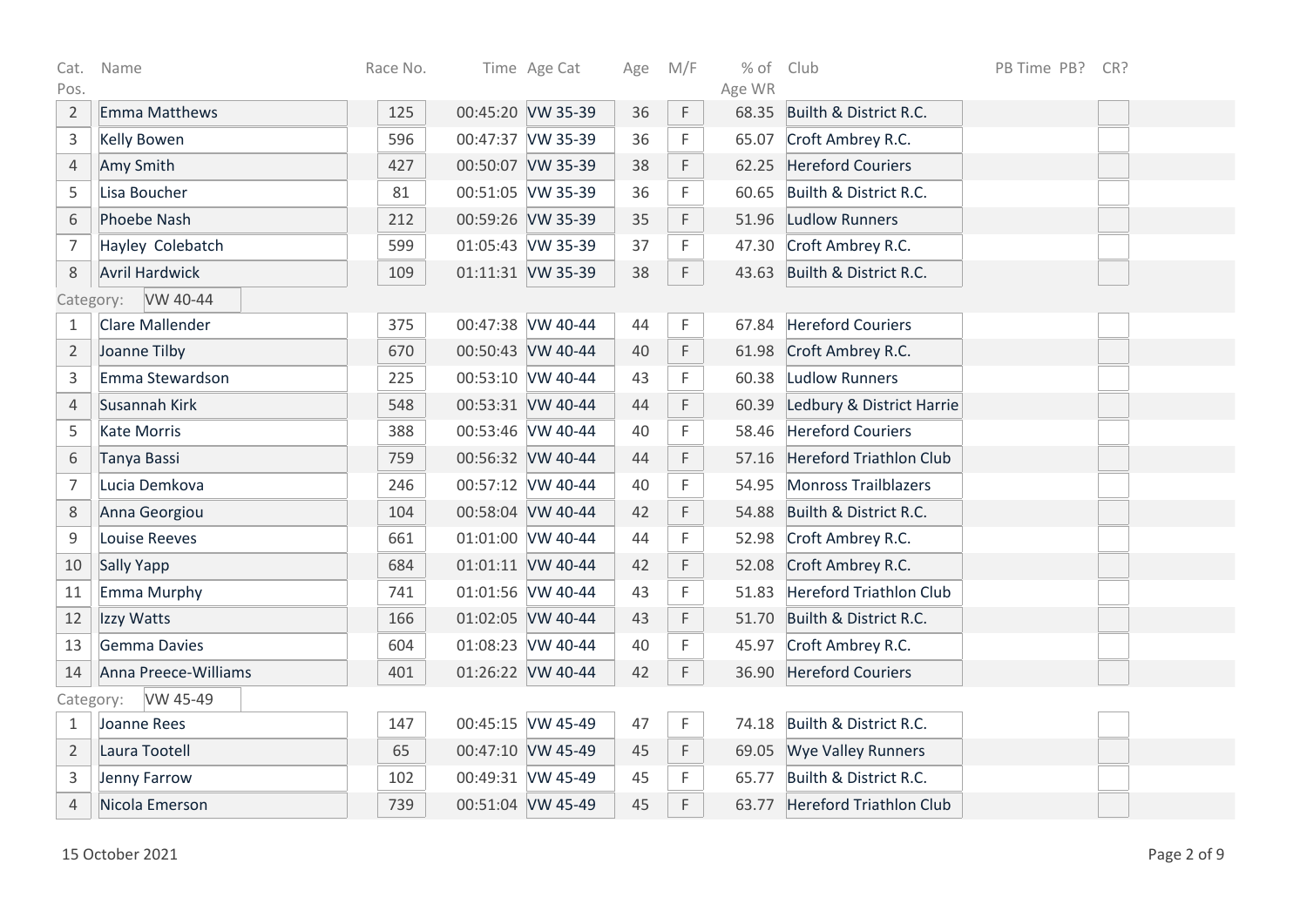| Cat.           | Name                   | Race No. | Time Age Cat      | Age | M/F         | $%$ of          | Club                            | PB Time PB? | CR? |
|----------------|------------------------|----------|-------------------|-----|-------------|-----------------|---------------------------------|-------------|-----|
| Pos.<br>5      | <b>Steph Main</b>      | 637      | 00:54:09 VW 45-49 | 49  | $\mathsf F$ | Age WR<br>63.84 | Croft Ambrey R.C.               |             |     |
| 6              | Samantha Harper        | 623      | 00:54:29 VW 45-49 | 47  | F           |                 | 61.61 Croft Ambrey R.C.         |             |     |
| $\overline{7}$ | Victoria Woodhall      | 458      | 00:54:55 VW 45-49 | 46  | F           |                 | 60.21 Hereford Couriers         |             |     |
| 8              | <b>Trudy Macklin</b>   | 736      | 00:56:39 VW 45-49 | 48  | F           | 60.14           | Hereford Triathlon Club         |             |     |
| $\mathsf 9$    | Deanna Mammatt         | 735      | 01:03:45 VW 45-49 | 47  | F           | 52.65           | Hereford Triathlon Club         |             |     |
| 10             | Sam Fleming            | 193      | 01:10:55 VW 45-49 | 48  | F.          | 48.04           | Ludlow Runners                  |             |     |
|                | VW 50-54<br>Category:  |          |                   |     |             |                 |                                 |             |     |
| 1              | Jo Marriott            | 639      | 00:53:37 VW 50-54 | 53  | F.          | 67.36           | Croft Ambrey R.C.               |             |     |
| $\overline{2}$ | Sara Lake              | 500      | 00:54:00 VW 50-54 | 51  | F           |                 | 65.62 Hay Hotfooters            |             |     |
| 3              | Jenny Papworth         | 740      | 00:54:06 VW 50-54 | 52  | F           |                 | 66.14 Hereford Triathlon Club   |             |     |
| $\overline{4}$ | <b>Ange Price</b>      | 507      | 00:56:24 VW 50-54 | 51  | F           | 62.83           | Hay Hotfooters                  |             |     |
| 5              | Sahrah Wilding         | 576      | 00:56:29 VW 50-54 | 54  | F           | 64.53           | <b>Presteigne Pacers</b>        |             |     |
| 6              | <b>Helen Baillie</b>   | 179      | 01:05:40 VW 50-54 | 52  | F           | 54.49           | Ludlow Runners                  |             |     |
| $\overline{7}$ | Sarah Broadhurst       | 598      | 01:09:02 VW 50-54 | 50  | F           |                 | 50.82 Croft Ambrey R.C.         |             |     |
| $8\,$          | <b>Clare Preece</b>    | 657      | 01:09:02 VW 50-54 | 53  | F           |                 | 52.32 Croft Ambrey R.C.         |             |     |
| 9              | Michele Parker         | 214      | 01:09:19 VW 50-54 | 53  | F.          |                 | 52.10 Ludlow Runners            |             |     |
| 10             | Theresa Jones          | 628      | 01:09:54 VW 50-54 | 53  | F           |                 | 51.67 Croft Ambrey R.C.         |             |     |
| 11             | Nicola Kelly           | 121      | 01:11:27 VW 50-54 | 51  | F.          |                 | 49.59 Builth & District R.C.    |             |     |
| Category:      | VW 55-59               |          |                   |     |             |                 |                                 |             |     |
| $\mathbf{1}$   | Kate Elkington         | 556      | 00:48:47 VW 55-59 | 55  | $\mathsf F$ |                 | 75.40 Ledbury & District Harrie |             |     |
| $\overline{2}$ | <b>Gunvor Troelsen</b> | 161      | 00:52:39 VW 55-59 | 57  | F           | 70.75           | Builth & District R.C.          |             |     |
| 3              | Sue Powell             | 655      | 00:54:31 VW 55-59 | 59  | F           | 69.18           | Croft Ambrey R.C.               |             |     |
| 4              | <b>Sharon Collins</b>  | 482      | 00:54:37 VW 55-59 | 57  | F           |                 | 68.20 Hay Hotfooters            |             |     |
| 5              | Liz Davies-Ward        | 738      | 00:58:46 VW 55-59 | 58  | F           | 63.78           | Hereford Triathlon Club         |             |     |
| 6              | <b>Stephanie King</b>  | 631      | 01:00:38 VW 55-59 | 57  | F           | 61.43           | Croft Ambrey R.C.               |             |     |
| $\overline{7}$ | <b>Alison Benwell</b>  | 180      | 01:04:28 VW 55-59 | 58  | F.          |                 | 58.14 Ludlow Runners            |             |     |
| 8              | <b>Wendy Booker</b>    | 181      | 01:10:43 VW 55-59 | 57  | F           |                 | 52.67 Ludlow Runners            |             |     |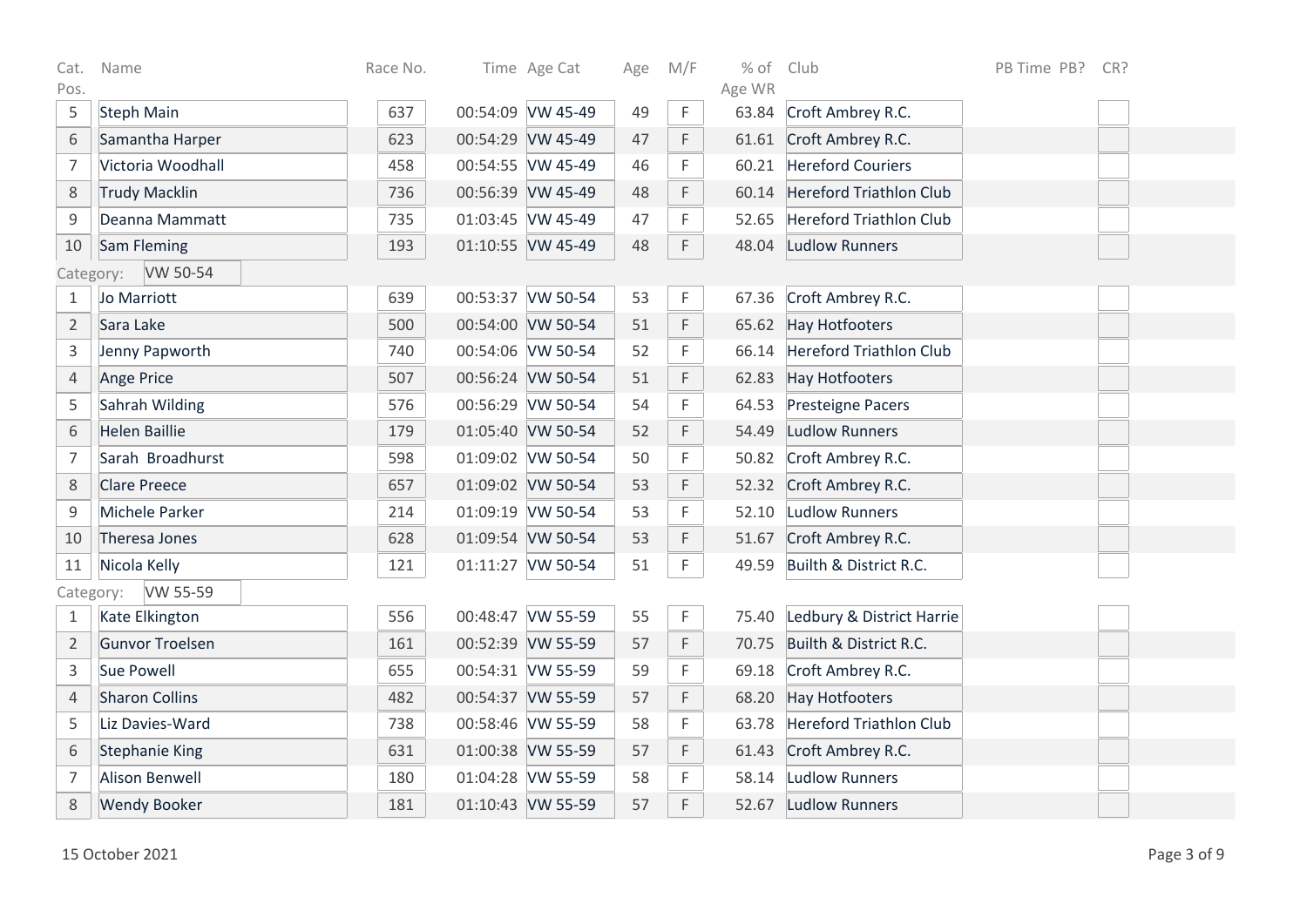| Cat.           | Name                   | Race No. |                 | Time Age Cat      | Age | M/F                                                                                                        | $%$ of | Club                          | PB Time PB? | CR? |  |
|----------------|------------------------|----------|-----------------|-------------------|-----|------------------------------------------------------------------------------------------------------------|--------|-------------------------------|-------------|-----|--|
| Pos.           |                        |          |                 | 01:13:45 VW 55-59 |     |                                                                                                            | Age WR |                               |             |     |  |
| $9\,$          | Karen Thompson         | 227      |                 |                   | 56  | F.                                                                                                         | 50.19  | <b>Ludlow Runners</b>         |             |     |  |
| 10             | <b>Alison Apperley</b> | 593      |                 | 01:25:22 VW 55-59 | 55  | F.                                                                                                         | 43.09  | Croft Ambrey R.C.             |             |     |  |
|                | VW 60-64<br>Category:  |          |                 |                   |     |                                                                                                            |        |                               |             |     |  |
| 1              | Lorna Shaw             | 60       |                 | 00:53:40 VW 60-64 | 61  | F.                                                                                                         |        | 72.14 Wye Valley Runners      |             |     |  |
| $\overline{2}$ | Sue Bissell            | 734      |                 | 00:57:04 VW 60-64 | 60  | F                                                                                                          |        | 66.53 Hereford Triathlon Club |             |     |  |
| 3              | Tina Cartwright        | 187      |                 | 00:58:37 VW 60-64 | 64  | F.                                                                                                         | 69.83  | <b>Ludlow Runners</b>         |             |     |  |
| $\overline{4}$ | <b>Tina Lavelle</b>    | 502      |                 | 01:06:43 VW 60-64 | 64  | F                                                                                                          | 61.35  | <b>Hay Hotfooters</b>         |             |     |  |
| 5              | Joanne Stanley         | 223      |                 | 01:08:07 VW 60-64 | 61  | F                                                                                                          |        | 56.84 Ludlow Runners          |             |     |  |
| 6              | Sarah Coggins          | 547      |                 | 01:10:45 VW 60-64 | 62  | F.                                                                                                         | 55.78  | Ledbury & District Harrie     |             |     |  |
|                | VW 65-69<br>Category:  |          |                 |                   |     |                                                                                                            |        |                               |             |     |  |
| $\mathbf{1}$   | Sue Wood               | 680      |                 | 01:02:10 VW 65-69 | 65  | F.                                                                                                         |        | 67.05 Croft Ambrey R.C.       |             |     |  |
| $\overline{2}$ | Sue Richards           | 511      |                 | 01:05:41 VW 65-69 | 65  | F                                                                                                          |        | 63.46 Hay Hotfooters          |             |     |  |
| 3              | Carrol Stocker         | 575      |                 | 01:42:46 VW 65-69 | 67  | F.                                                                                                         |        | 41.63 Presteigne Pacers       |             |     |  |
| Category:      | VW 70-74               |          |                 |                   |     |                                                                                                            |        |                               |             |     |  |
| 1              | Sybil Marsh            | 208      |                 | 01:18:40 VW 70-74 | 74  | F                                                                                                          |        | 62.16 Ludlow Runners          |             |     |  |
| Category:      | <b>JM U20</b>          |          |                 |                   |     |                                                                                                            |        |                               |             |     |  |
| $\mathbf{1}$   | Joe Collins            | 479      | 00:44:44 JM U20 |                   | 17  | M                                                                                                          |        | 60.47 Hay Hotfooters          |             |     |  |
| Category:      | SM                     |          |                 |                   |     |                                                                                                            |        |                               |             |     |  |
| $\mathbf{1}$   | <b>Matthew Yapp</b>    | 682      | 00:35:39 SM     |                   | 23  | M                                                                                                          |        | 73.45 Croft Ambrey R.C.       |             |     |  |
| $\overline{2}$ | Tim Iveson             | 114      | 00:35:58 SM     |                   | 39  | $\mathsf{M}% _{T}=\mathsf{M}_{T}\!\left( a,b\right) ,\ \mathsf{M}_{T}=\mathsf{M}_{T}\!\left( a,b\right) ,$ |        | 76.78 Builth & District R.C.  |             |     |  |
| 3              | Sam Butler             | 569      | 00:36:02 SM     |                   | 27  | M                                                                                                          |        | 72.66 Presteigne Pacers       |             |     |  |
| 4              | <b>Gareth Leek</b>     | 633      | 00:36:35 SM     |                   | 31  | M                                                                                                          |        | 71.57 Croft Ambrey R.C.       |             |     |  |
| 5              | Matt James             | 355      | 00:36:41 SM     |                   | 36  | $\mathsf{M}% _{T}=\mathsf{M}_{T}\!\left( a,b\right) ,\ \mathsf{M}_{T}=\mathsf{M}_{T}\!\left( a,b\right) ,$ |        | 78.51 Hereford Couriers       |             |     |  |
| 6              | Luke Gray              | 252      | 00:36:45 SM     |                   | 36  | M                                                                                                          | 78.37  | Monross Trailblazers          |             |     |  |
| $\overline{7}$ | <b>Eric Apperley</b>   | 594      | 00:37:54 SM     |                   | 26  | M                                                                                                          | 69.09  | Croft Ambrey R.C.             |             |     |  |
| $\,8\,$        | Luke Mason             | 378      | 00:37:59 SM     |                   | 34  | $\mathsf{M}% _{T}=\mathsf{M}_{T}\!\left( a,b\right) ,\ \mathsf{M}_{T}=\mathsf{M}_{T}\!\left( a,b\right) ,$ |        | 68.93 Hereford Couriers       |             |     |  |
| 9              | Luke Rudd              | 416      | 00:38:18 SM     |                   | 24  | M                                                                                                          |        | 68.36 Hereford Couriers       |             |     |  |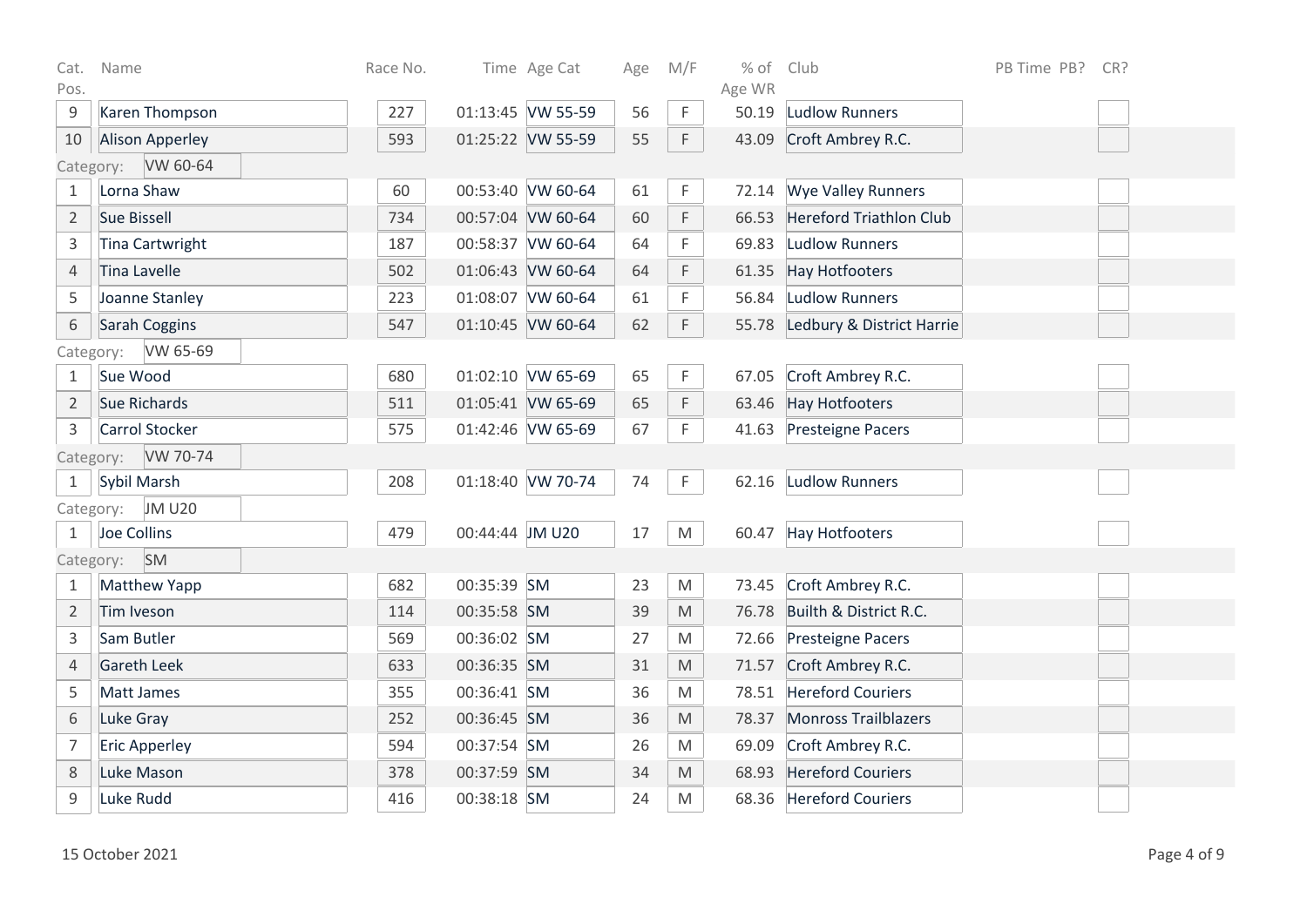| Cat. | Name                    | Race No. |             | Time Age Cat | Age | M/F                                                                                                        | $%$ of | Club                           | PB Time PB? | CR? |
|------|-------------------------|----------|-------------|--------------|-----|------------------------------------------------------------------------------------------------------------|--------|--------------------------------|-------------|-----|
| Pos. |                         |          |             |              |     |                                                                                                            | Age WR |                                |             |     |
| 10   | Sam Mayglothling        | 696      | 00:38:55 SM |              | 36  | M                                                                                                          | 74.00  | <b>Hereford Triathlon Club</b> |             |     |
| 11   | Jasper Robinson         | 664      | 00:39:18 SM |              | 20  | M                                                                                                          |        | 66.62 Croft Ambrey R.C.        |             |     |
| 12   | <b>Ross Cameron</b>     | 292      | 00:39:37 SM |              | 22  | M                                                                                                          | 66.09  | <b>Hereford Couriers</b>       |             |     |
| 13   | Owen Graham             | 337      | 00:40:15 SM |              | 26  | M                                                                                                          | 65.05  | <b>Hereford Couriers</b>       |             |     |
| 14   | <b>Ryan Lawrence</b>    | 369      | 00:40:18 SM |              | 30  | M                                                                                                          | 64.97  | <b>Hereford Couriers</b>       |             |     |
| 15   | Ryan Knight             | 366      | 00:41:02 SM |              | 27  | M                                                                                                          | 63.81  | <b>Hereford Couriers</b>       |             |     |
| 16   | Gavin Jones             | 256      | 00:41:21 SM |              | 29  | M                                                                                                          | 63.32  | Monross Trailblazers           |             |     |
| 17   | <b>Ed Bullock</b>       | 6        | 00:42:14 SM |              | 31  | M                                                                                                          | 62.00  | <b>Wye Valley Runners</b>      |             |     |
| 18   | <b>George Bartlett</b>  | 346      | 00:42:41 SM |              | 29  | $\mathsf{M}% _{T}=\mathsf{M}_{T}\!\left( a,b\right) ,\ \mathsf{M}_{T}=\mathsf{M}_{T}\!\left( a,b\right) ,$ | 61.34  | <b>Hereford Couriers</b>       |             |     |
| 19   | <b>Ben Skinner</b>      | 425      | 00:43:02 SM |              | 36  | $\mathsf{M}% _{T}=\mathsf{M}_{T}\!\left( a,b\right) ,\ \mathsf{M}_{T}=\mathsf{M}_{T}\!\left( a,b\right) ,$ |        | 66.92 Hereford Couriers        |             |     |
| 20   | Lea Wood                | 75       | 00:43:10 SM |              | 37  | M                                                                                                          | 63.05  | <b>Wye Valley Runners</b>      |             |     |
| 21   | <b>Kieran Merrick</b>   | 383      | 00:43:16 SM |              | 26  | M                                                                                                          |        | 60.52 Hereford Couriers        |             |     |
| 22   | Douglas Glasgow         | 572      | 00:44:33 SM |              | 32  | $\mathsf{M}% _{T}=\mathsf{M}_{T}\!\left( a,b\right) ,\ \mathsf{M}_{T}=\mathsf{M}_{T}\!\left( a,b\right) ,$ | 58.77  | Presteigne Pacers              |             |     |
| 23   | <b>Richard Bullass</b>  | 172      | 00:44:59 SM |              | 27  | $\mathsf{M}% _{T}=\mathsf{M}_{T}\!\left( a,b\right) ,\ \mathsf{M}_{T}=\mathsf{M}_{T}\!\left( a,b\right) ,$ | 58.21  | Builth & District R.C.         |             |     |
| 24   | George Ware             | 448      | 00:45:09 SM |              | 24  | $\mathsf{M}% _{T}=\mathsf{M}_{T}\!\left( a,b\right) ,\ \mathsf{M}_{T}=\mathsf{M}_{T}\!\left( a,b\right) ,$ | 57.99  | <b>Hereford Couriers</b>       |             |     |
| 25   | Harry Woodhouse         | 459      | 00:45:13 SM |              | 20  | M                                                                                                          | 57.91  | <b>Hereford Couriers</b>       |             |     |
| 26   | Dai Harris              | 110      | 00:45:23 SM |              | 37  | $\mathsf{M}% _{T}=\mathsf{M}_{T}\!\left( a,b\right) ,\ \mathsf{M}_{T}=\mathsf{M}_{T}\!\left( a,b\right) ,$ | 59.97  | Builth & District R.C.         |             |     |
| 27   | Jonathan Sims           | 174      | 00:45:46 SM |              | 33  | $\mathsf{M}% _{T}=\mathsf{M}_{T}\!\left( a,b\right) ,\ \mathsf{M}_{T}=\mathsf{M}_{T}\!\left( a,b\right) ,$ | 57.21  | Builth & District R.C.         |             |     |
| 28   | <b>Peter Summers</b>    | 532      | 00:45:57 SM |              | 35  | $\mathsf{M}% _{T}=\mathsf{M}_{T}\!\left( a,b\right) ,\ \mathsf{M}_{T}=\mathsf{M}_{T}\!\left( a,b\right) ,$ | 58.43  | <b>Hay Hotfooters</b>          |             |     |
| 29   | Kevin Kerrigan          | 364      | 00:46:17 SM |              | 24  | $\mathsf{M}% _{T}=\mathsf{M}_{T}\!\left( a,b\right) ,\ \mathsf{M}_{T}=\mathsf{M}_{T}\!\left( a,b\right) ,$ | 56.57  | <b>Hereford Couriers</b>       |             |     |
| 30   | <b>Matthew Sullivan</b> | 175      | 00:46:34 SM |              | 29  | $\mathsf{M}% _{T}=\mathsf{M}_{T}\!\left( a,b\right) ,\ \mathsf{M}_{T}=\mathsf{M}_{T}\!\left( a,b\right) ,$ | 56.23  | Builth & District R.C.         |             |     |
| 31   | <b>Craig Bufton</b>     | 85       | 00:46:36 SM |              | 39  | M                                                                                                          | 59.26  | Builth & District R.C.         |             |     |
| 32   | <b>Aaron Smart</b>      | 467      | 00:50:07 SM |              | 24  | $\mathsf{M}% _{T}=\mathsf{M}_{T}\!\left( a,b\right) ,\ \mathsf{M}_{T}=\mathsf{M}_{T}\!\left( a,b\right) ,$ | 52.24  | <b>Hereford Couriers</b>       |             |     |
| 33   | Lee Nicholson           | 133      | 00:50:17 SM |              | 32  | M                                                                                                          | 52.07  | Builth & District R.C.         |             |     |
| 34   | lain Hutchinson         | 701      | 00:53:54 SM |              | 38  | M                                                                                                          | 50.87  | <b>Hereford Triathlon Club</b> |             |     |
| 35   | <b>Thomas Powell</b>    | 219      | 00:54:32 SM |              | 35  | M                                                                                                          | 49.24  | Ludlow Runners                 |             |     |
| 36   | <b>Ben Brown</b>        | 289      | 00:55:49 SM |              | 27  | $\mathsf{M}% _{T}=\mathsf{M}_{T}\!\left( a,b\right) ,\ \mathsf{M}_{T}=\mathsf{M}_{T}\!\left( a,b\right) ,$ |        | 46.91 Hereford Couriers        |             |     |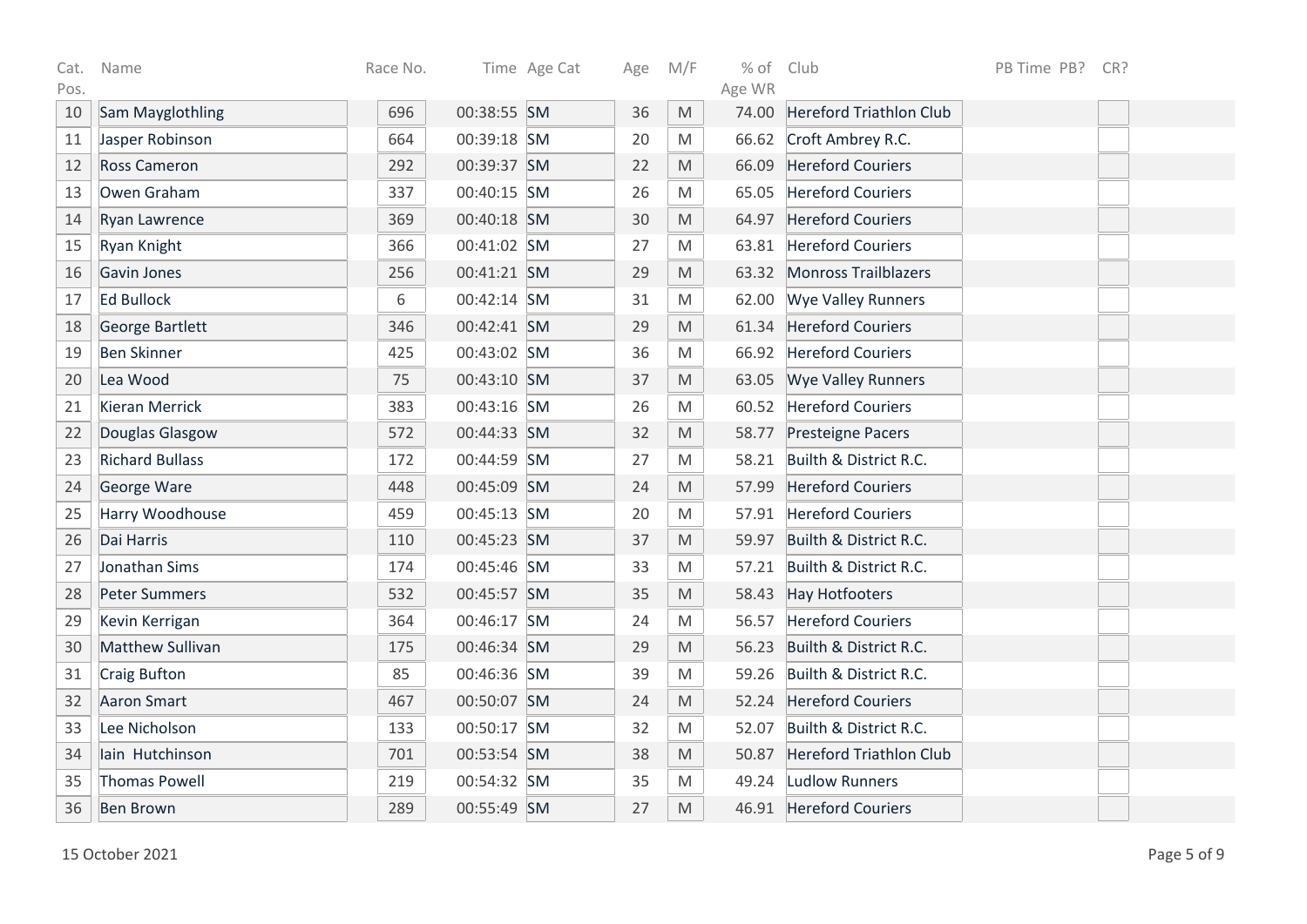| Cat.           | Name                        | Race No. |             | Time Age Cat      | Age | M/F | % of Club       |                                 | PB Time PB? | CR? |
|----------------|-----------------------------|----------|-------------|-------------------|-----|-----|-----------------|---------------------------------|-------------|-----|
| Pos.<br>37     | <b>Phillip Harris</b>       | 111      | 00:55:55 SM |                   | 39  | M   | Age WR<br>49.39 | Builth & District R.C.          |             |     |
| 38             | Daniel Graham               | 170      | 00:57:46 SM |                   | 27  | M   | 45.33           | Builth & District R.C.          |             |     |
|                | VM 40-44<br>Category:       |          |             |                   |     |     |                 |                                 |             |     |
| 1              | Robin Woods                 | 168      |             | 00:36:03 VM 40-44 | 44  | M   |                 | 81.41 Builth & District R.C.    |             |     |
| $\overline{2}$ | Chris Grubb                 | 544      |             | 00:36:36 VM 40-44 | 40  | M   | 76.00           | Ledbury & District Harrie       |             |     |
| $\mathsf 3$    | <b>Phil Morris</b>          | 129      |             | 00:37:17 VM 40-44 | 43  | M   | 77.69           | Builth & District R.C.          |             |     |
| 4              | Scott Kennedy               | 363      |             | 00:39:13 VM 40-44 | 44  | M   |                 | 74.84 Hereford Couriers         |             |     |
| 5              | Alex Logan                  | 237      |             | 00:39:14 VM 40-44 | 42  | M   | 72.85           | Ludlow Runners                  |             |     |
| 6              | James Morgan                | 694      |             | 00:41:19 VM 40-44 | 40  | M   | 67.33           | <b>Hereford Triathlon Club</b>  |             |     |
| $\overline{7}$ | <b>Grant Womack</b>         | 678      |             | 00:42:04 VM 40-44 | 40  | M   |                 | 66.13 Croft Ambrey R.C.         |             |     |
| $\,8\,$        | Haydn O'Reilly              | 134      |             | 00:42:37 VM 40-44 | 43  | M   | 67.97           | Builth & District R.C.          |             |     |
| 9              | Stephen Hambridge           | 107      |             | 00:42:47 VM 40-44 | 42  | M   | 66.81           | Builth & District R.C.          |             |     |
| 10             | <b>Christopher Harness</b>  | 253      |             | 00:44:13 VM 40-44 | 44  | M   |                 | 66.38 Monross Trailblazers      |             |     |
| 11             | Ed Hogan                    | 558      |             | 00:51:09 VM 40-44 | 43  | M   | 56.63           | Ledbury & District Harrie       |             |     |
| 12             | <b>Saul Phillips</b>        | 218      |             | 00:58:12 VM 40-44 | 41  | M   | 48.45           | Ludlow Runners                  |             |     |
|                | VM 45-49<br>Category:       |          |             |                   |     |     |                 |                                 |             |     |
| 1              | Jamie Shingler              | 222      |             | 00:37:51 VM 45-49 | 47  | M   | 79.66           | Ludlow Runners                  |             |     |
| $\overline{2}$ | Lee Price                   | 138      |             | 00:40:09 VM 45-49 | 46  | M   |                 | 74.60 Builth & District R.C.    |             |     |
| $\mathsf 3$    | <b>Richard Bevan</b>        | 243      |             | 00:43:29 VM 45-49 | 47  | M   | 69.34           | <b>Monross Trailblazers</b>     |             |     |
| 4              | <b>Andrew Stephens</b>      | 264      |             | 00:44:25 VM 45-49 | 47  | M   |                 | 67.88 Monross Trailblazers      |             |     |
| 5              | Alex Tootell                | 723      |             | 00:47:13 VM 45-49 | 47  | M   | 63.85           | Hereford Triathlon Club         |             |     |
| 6              | <b>Andy Taylor</b>          | 691      |             | 00:47:28 VM 45-49 | 49  | M   | 64.47           | <b>Hereford Triathlon Club</b>  |             |     |
| $\overline{7}$ | Christopher Padfield        | 551      |             | 00:50:53 VM 45-49 | 47  | M   |                 | 59.25 Ledbury & District Harrie |             |     |
| $\,8\,$        | Paul Parker                 | 213      |             | 00:52:15 VM 45-49 | 49  | M   | 58.56           | Ludlow Runners                  |             |     |
| $\mathsf 9$    | <b>Robert Price</b>         | 142      |             | 00:53:29 VM 45-49 | 49  | M   | 57.21           | Builth & District R.C.          |             |     |
| 10             | <b>Mark Hollis</b>          | 236      |             | 00:58:59 VM 45-49 | 47  | M   |                 | 51.12 Ludlow Runners            |             |     |
| 11             | <b>Oliver Cameron-Swann</b> | 685      |             | 01:06:09 VM 45-49 | 47  | M   |                 | 45.58 Croft Ambrey R.C.         |             |     |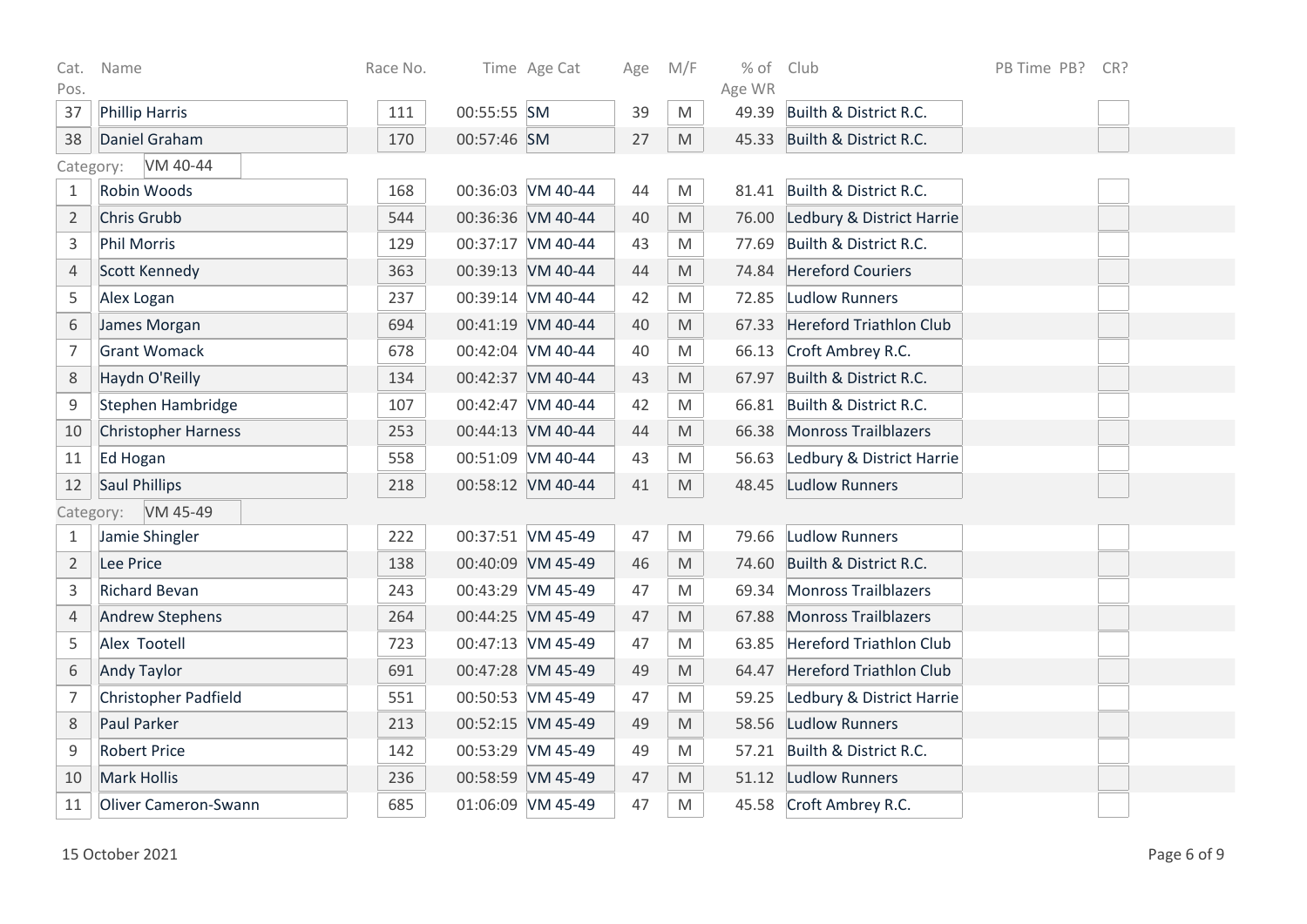| 15 October 2021 | Page 7 of 9 |
|-----------------|-------------|
|-----------------|-------------|

| 1              | <b>Andy Fisher</b>     | 715 | 00:38:12 VM 50-54 | 50 | M                                                                                                          |       | 80.67 Hereford Triathlon Club   |  |  |
|----------------|------------------------|-----|-------------------|----|------------------------------------------------------------------------------------------------------------|-------|---------------------------------|--|--|
| $\overline{2}$ | Simon Norwood          | 647 | 00:41:50 VM 50-54 | 51 | M                                                                                                          |       | 74.14 Croft Ambrey R.C.         |  |  |
| 3              | <b>Stafford Rees</b>   | 146 | 00:42:43 VM 50-54 | 51 | M                                                                                                          |       | 72.61 Builth & District R.C.    |  |  |
| $\overline{4}$ | <b>Adrian Taylor</b>   | 564 | 00:42:50 VM 50-54 | 52 | $\mathsf{M}% _{T}=\mathsf{M}_{T}\!\left( a,b\right) ,\ \mathsf{M}_{T}=\mathsf{M}_{T}\!\left( a,b\right) ,$ |       | 72.88 Presteigne Pacers         |  |  |
| 5              | <b>IAN CHUBB</b>       | 188 | 00:46:07 VM 50-54 | 52 | $\mathsf{M}% _{T}=\mathsf{M}_{T}\!\left( a,b\right) ,\ \mathsf{M}_{T}=\mathsf{M}_{T}\!\left( a,b\right) ,$ | 67.69 | Ludlow Runners                  |  |  |
| 6              | Paul Mammatt           | 704 | 00:46:36 VM 50-54 | 53 | $\mathsf{M}% _{T}=\mathsf{M}_{T}\!\left( a,b\right) ,\ \mathsf{M}_{T}=\mathsf{M}_{T}\!\left( a,b\right) ,$ |       | 67.45 Hereford Triathlon Club   |  |  |
| $\overline{7}$ | Andy Ware              | 693 | 00:47:28 VM 50-54 | 54 | $\mathsf{M}% _{T}=\mathsf{M}_{T}\!\left( a,b\right) ,\ \mathsf{M}_{T}=\mathsf{M}_{T}\!\left( a,b\right) ,$ |       | 66.68 Hereford Triathlon Club   |  |  |
| 8              | David Millichap        | 640 | 00:47:36 VM 50-54 | 52 | $\mathsf{M}% _{T}=\mathsf{M}_{T}\!\left( a,b\right) ,\ \mathsf{M}_{T}=\mathsf{M}_{T}\!\left( a,b\right) ,$ |       | 65.58 Croft Ambrey R.C.         |  |  |
| 9              | <b>Michael Powell</b>  | 399 | 00:48:40 VM 50-54 | 50 | M                                                                                                          |       | 63.32 Hereford Couriers         |  |  |
| 10             | <b>David Francis</b>   | 103 | 00:49:24 VM 50-54 | 50 | M                                                                                                          |       | 62.38 Builth & District R.C.    |  |  |
| 11             | Paul Bouston           | 716 | 00:49:43 VM 50-54 | 53 | $\mathsf{M}% _{T}=\mathsf{M}_{T}\!\left( a,b\right) ,\ \mathsf{M}_{T}=\mathsf{M}_{T}\!\left( a,b\right) ,$ |       | 63.22 Hereford Triathlon Club   |  |  |
| 12             | Dave Barrett           | 595 | 00:49:52 VM 50-54 | 54 | M                                                                                                          |       | 63.47 Croft Ambrey R.C.         |  |  |
| 13             | John Jaspers           | 356 | 00:50:42 VM 50-54 | 51 | M                                                                                                          |       | 61.18 Hereford Couriers         |  |  |
| 14             | James Papworth         | 710 | 00:51:31 VM 50-54 | 52 | M                                                                                                          |       | 60.60 Hereford Triathlon Club   |  |  |
| 15             | lan Foster             | 692 | 00:56:08 VM 50-54 | 50 | $\mathsf{M}% _{T}=\mathsf{M}_{T}\!\left( a,b\right) ,\ \mathsf{M}_{T}=\mathsf{M}_{T}\!\left( a,b\right) ,$ |       | 54.90 Hereford Triathlon Club   |  |  |
| 16             | Martin Potter          | 707 | 00:57:34 VM 50-54 | 51 | M                                                                                                          |       | 53.88 Hereford Triathlon Club   |  |  |
| Category:      | VM 55-59               |     |                   |    |                                                                                                            |       |                                 |  |  |
| 1              | <b>Nigel Taylor</b>    | 668 | 00:43:41 VM 55-59 | 55 | M                                                                                                          |       | 72.95 Croft Ambrey R.C.         |  |  |
| $\overline{2}$ | <b>Martin Carter</b>   | 296 | 00:45:05 VM 55-59 | 56 | M                                                                                                          |       | 71.46 Hereford Couriers         |  |  |
| 3              | Chris Law              | 542 | 00:45:36 VM 55-59 | 56 | M                                                                                                          |       | 70.65 Ledbury & District Harrie |  |  |
| $\overline{4}$ | <b>Steve Goodridge</b> | 492 | 00:46:59 VM 55-59 | 59 | M                                                                                                          |       | 70.88 Hay Hotfooters            |  |  |
| 5              | Mark Dunn              | 29  | 00:47:19 VM 55-59 | 57 | M                                                                                                          |       | 68.83 Wye Valley Runners        |  |  |
| 6              | <b>Chris Smart</b>     | 426 | 00:48:14 VM 55-59 | 56 | M                                                                                                          | 66.79 | <b>Hereford Couriers</b>        |  |  |
| $\overline{7}$ | <b>Daniel Pavitt</b>   | 215 | 00:48:31 VM 55-59 | 56 | M                                                                                                          | 66.40 | <b>Ludlow Runners</b>           |  |  |
| 8              | James Fletcher         | 248 | 00:49:09 VM 55-59 | 55 | $\mathsf{M}% _{T}=\mathsf{M}_{T}\!\left( a,b\right) ,\ \mathsf{M}_{T}=\mathsf{M}_{T}\!\left( a,b\right) ,$ |       | 64.84 Monross Trailblazers      |  |  |
| 9              | <b>Roland Preece</b>   | 658 | 00:50:04 VM 55-59 | 55 | M                                                                                                          |       | 63.65 Croft Ambrey R.C.         |  |  |

Cat. Name

Pos.

Age WR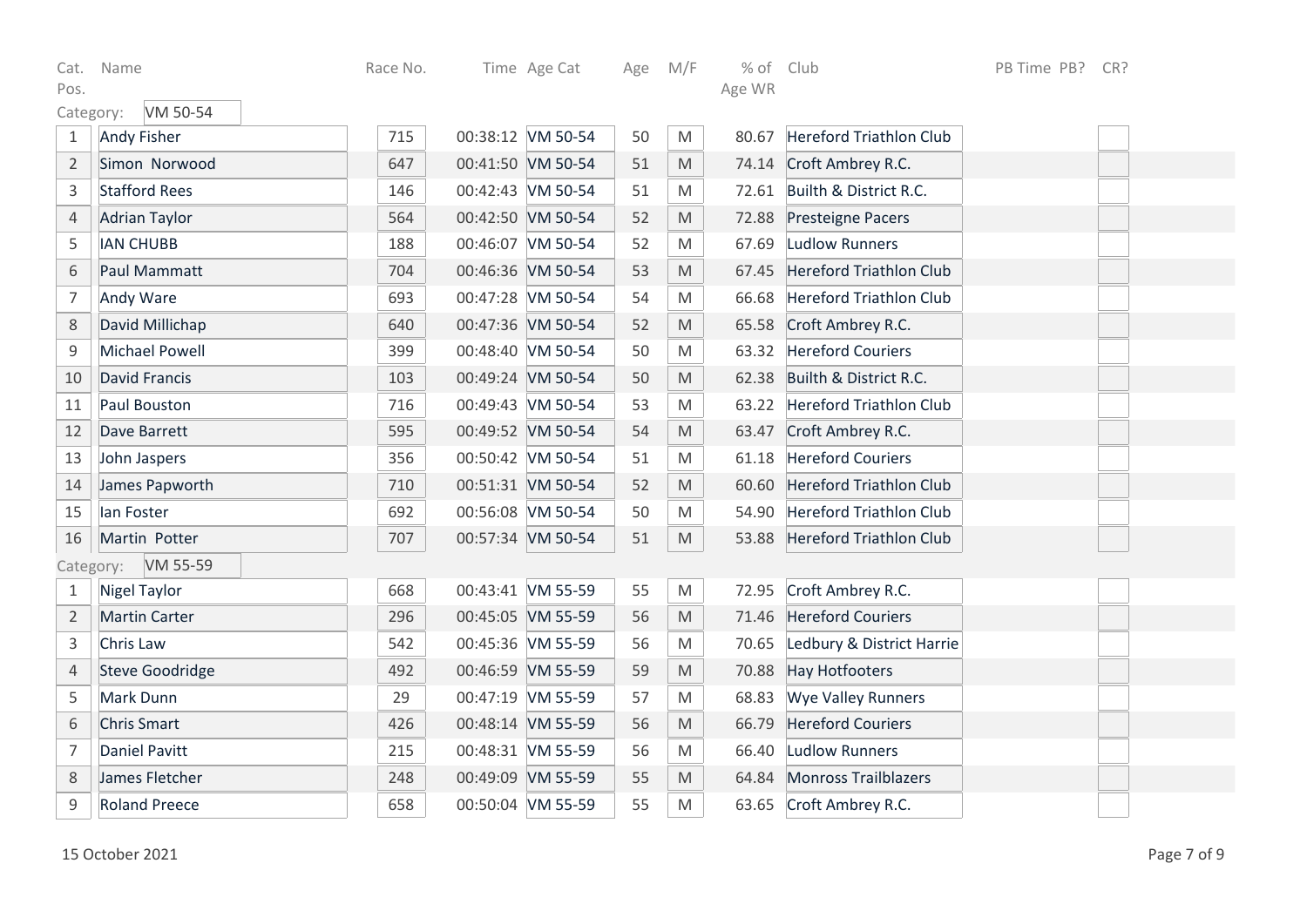| Cat.           | Name                   | Race No. | Time Age Cat      | Age | M/F                                                                                                        | % of Club |                                | PB Time PB? | CR? |
|----------------|------------------------|----------|-------------------|-----|------------------------------------------------------------------------------------------------------------|-----------|--------------------------------|-------------|-----|
| Pos.           |                        |          |                   |     |                                                                                                            | Age WR    |                                |             |     |
| 10             | <b>Kevin Dunster</b>   | 531      | 00:51:48 VM 55-59 | 59  | $\mathsf{M}% _{T}=\mathsf{M}_{T}\!\left( a,b\right) ,\ \mathsf{M}_{T}=\mathsf{M}_{T}\!\left( a,b\right) ,$ | 64.29     | Hay Hotfooters                 |             |     |
| 11             | <b>Mick Collins</b>    | 481      | 00:52:52 VM 55-59 | 56  | M                                                                                                          | 60.94     | <b>Hay Hotfooters</b>          |             |     |
| 12             | Johnny Kramer          | 525      | 00:53:49 VM 55-59 | 58  | $\mathsf{M}% _{T}=\mathsf{M}_{T}\!\left( a,b\right) ,\ \mathsf{M}_{T}=\mathsf{M}_{T}\!\left( a,b\right) ,$ | 61.20     | Hay Hotfooters                 |             |     |
| 13             | <b>Kevin Barnes</b>    | 282      | 00:55:21 VM 55-59 | 58  | M                                                                                                          | 59.50     | <b>Hereford Couriers</b>       |             |     |
| 14             | <b>Gareth Morris</b>   | 130      | 01:01:04 VM 55-59 | 57  | M                                                                                                          | 53.33     | Builth & District R.C.         |             |     |
| Category:      | VM 60-64               |          |                   |     |                                                                                                            |           |                                |             |     |
| $\mathbf{1}$   | Peter Bowen            | 4        | 00:49:06 VM 60-64 | 60  | M                                                                                                          | 68.53     | <b>Wye Valley Runners</b>      |             |     |
| $\overline{2}$ | <b>Paddy Nugent</b>    | 51       | 00:50:00 VM 60-64 | 60  | M                                                                                                          | 67.30     | <b>Wye Valley Runners</b>      |             |     |
| 3              | <b>Rob Connell</b>     | 306      | 00:50:33 VM 60-64 | 61  | M                                                                                                          | 67.00     | <b>Hereford Couriers</b>       |             |     |
| 4              | David Sutherland       | 158      | 00:53:25 VM 60-64 | 64  | M                                                                                                          | 64.56     | Builth & District R.C.         |             |     |
| 5              | <b>Colin Lancaster</b> | 203      | 00:53:38 VM 60-64 | 60  | ${\sf M}$                                                                                                  | 62.74     | <b>Ludlow Runners</b>          |             |     |
| 6              | Jamie Cook             | 570      | 00:54:44 VM 60-64 | 60  | M                                                                                                          | 61.48     | Presteigne Pacers              |             |     |
| 7              | <b>Tony Stanley</b>    | 224      | 00:58:28 VM 60-64 | 63  | M                                                                                                          | 58.64     | Ludlow Runners                 |             |     |
| 8              | John Price             | 508      | 01:05:20 VM 60-64 | 64  | $\mathsf{M}% _{T}=\mathsf{M}_{T}\!\left( a,b\right) ,\ \mathsf{M}_{T}=\mathsf{M}_{T}\!\left( a,b\right) ,$ | 52.78     | Hay Hotfooters                 |             |     |
| 9              | John Noonan            | 393      | 01:16:16 VM 60-64 | 63  | $\mathsf{M}% _{T}=\mathsf{M}_{T}\!\left( a,b\right) ,\ \mathsf{M}_{T}=\mathsf{M}_{T}\!\left( a,b\right) ,$ | 44.95     | <b>Hereford Couriers</b>       |             |     |
| Category:      | VM 65-69               |          |                   |     |                                                                                                            |           |                                |             |     |
| 1              | Peter Cartwright       | 186      | 00:51:57 VM 65-69 | 65  | ${\sf M}$                                                                                                  | 66.79     | <b>Ludlow Runners</b>          |             |     |
| $\overline{2}$ | <b>Michael Hodges</b>  | 173      | 00:52:55 VM 65-69 | 66  | M                                                                                                          | 66.83     | Builth & District R.C.         |             |     |
| 3              | Clive Richardson       | 221      | 00:53:07 VM 65-69 | 65  | M                                                                                                          | 65.33     | Ludlow Runners                 |             |     |
| $\overline{4}$ | John Parry             | 171      | 00:53:44 VM 65-69 | 67  | M                                                                                                          | 67.06     | Builth & District R.C.         |             |     |
| 5              | Don Lovejoy            | 206      | 00:57:58 VM 65-69 | 69  | M                                                                                                          | 64.49     | <b>Ludlow Runners</b>          |             |     |
| Category:      | VM 70-74               |          |                   |     |                                                                                                            |           |                                |             |     |
| $\mathbf{1}$   | Ashley Robinson        | 663      | 00:50:13 VM 70-74 | 71  | M                                                                                                          | 76.37     | Croft Ambrey R.C.              |             |     |
| $\overline{2}$ | <b>Steve Herington</b> | 344      | 00:52:12 VM 70-74 | 73  | M                                                                                                          | 74.49     | <b>Hereford Couriers</b>       |             |     |
| $\mathsf{3}$   | lan Price              | 660      | 00:54:20 VM 70-74 | 73  | ${\sf M}$                                                                                                  | 71.56     | Croft Ambrey R.C.              |             |     |
| 4              | <b>Mike Shaw</b>       | 698      | 00:54:33 VM 70-74 | 70  | $\mathsf{M}% _{T}=\mathsf{M}_{T}\!\left( a,b\right) ,\ \mathsf{M}_{T}=\mathsf{M}_{T}\!\left( a,b\right) ,$ | 69.78     | <b>Hereford Triathlon Club</b> |             |     |
| 5              | Owen Cooper            | 88       | 00:55:59 VM 70-74 | 73  | M                                                                                                          | 69.46     | Builth & District R.C.         |             |     |